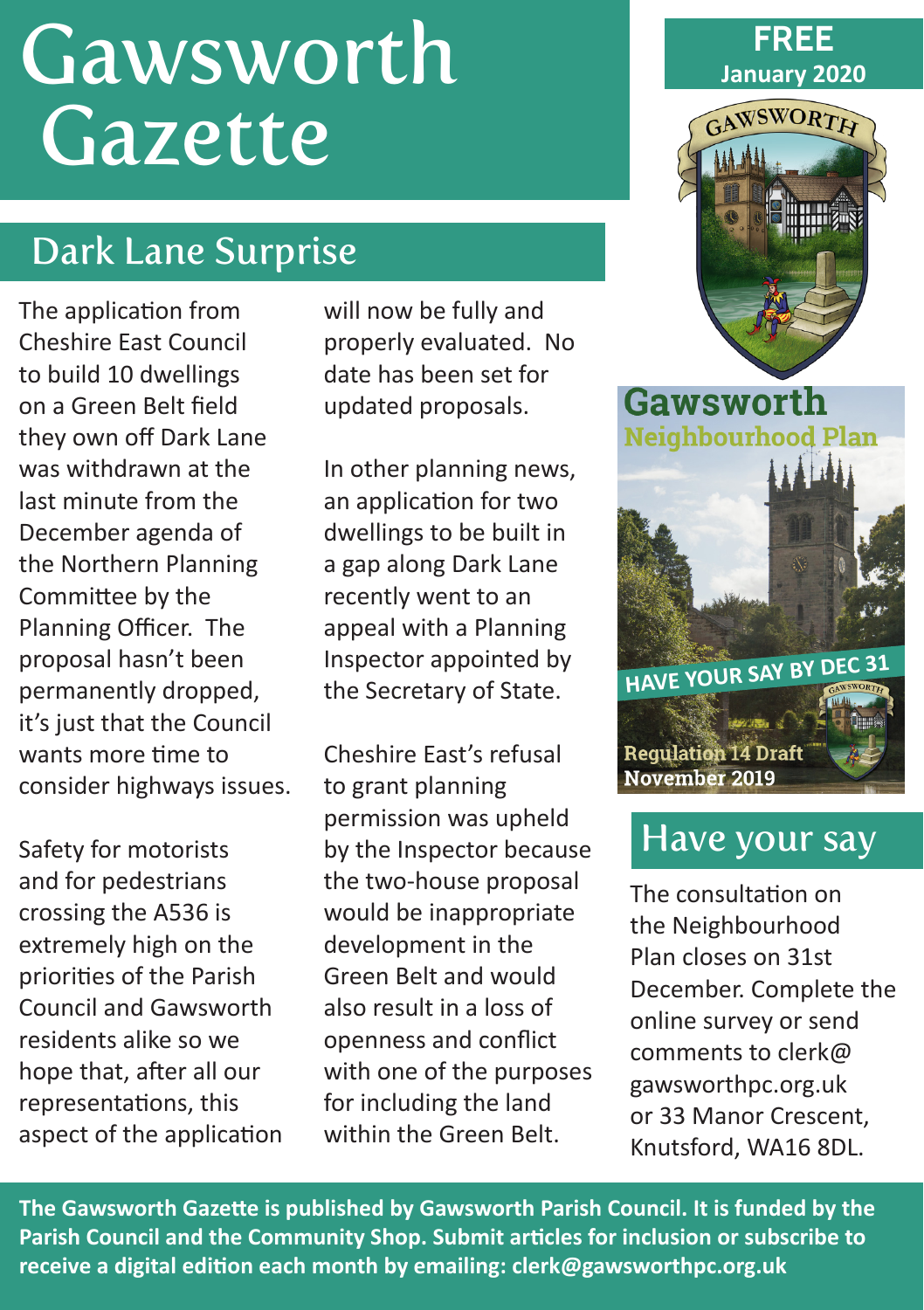## Community **Diary**

#### **2nd**

Holiday Club M 'Going on a Journey' 01260 222 907

**7th 7:30pm** Gawsworth WI<sup>V</sup> 'Gawsworth Hall'

**9th 10am** Coffee Morning M

**14th 7:30pm** Parish Council Meeting

**16th 10am** Luncheon Club M 01625 433239

**23rd 10am** Coffee Morning M 01625 433239

**24th to 26th**  Sleeping Beauty Panto V 01625 425 428

**23rd 10am** Coffee Morning 01625 433239

#### **25th**

Burns Night at the **G** Harrington Arms 01260 223 325

## Regular **Groups**

**Monday**

Beavers 5:30pm S Cubs 6:45pm S (2nd) Church Study Group 2pm C

**Tuesday** Girls Brigade 6pm Yoga 7pm (3rd) Ramblers: 9:30am C S

**Thursday** Scouts 7:00pm S Bridge Club 7:15pm C

#### **Sunday**

See the Parish and Village News magazine for details of church services.

*S = Scout Hall V = Village Hall M = Methodist Hall C = Church Hall*

**Submit your events to Jane Robertson:** 01625 267 342

#### Community Governance Review

Gawsworth Moss residents should have received a survey on the review and are encouraged to complete it by January 4th.

## Community **Cars**

Community Cars is a service for residents of the Macclesfield area who are unable to use public transport or taxis due to mobility or medical reasons. It functions through volunteer drivers who use their own cars to help residents to get out and about.

All types of journey will be considered such as: medical and dental appointments and visits to sick friends, support groups or shopping centres. To register as a client you just answer a few basic questions such as name, address, disability and any further needs.

Volunteer drivers are sought across all areas in Macclesfield. Volunteers are paid all expenses and are given full training.

Contact Emma Budge on 01625 613111 to register with the scheme or to enquire about becoming a volunteer driver.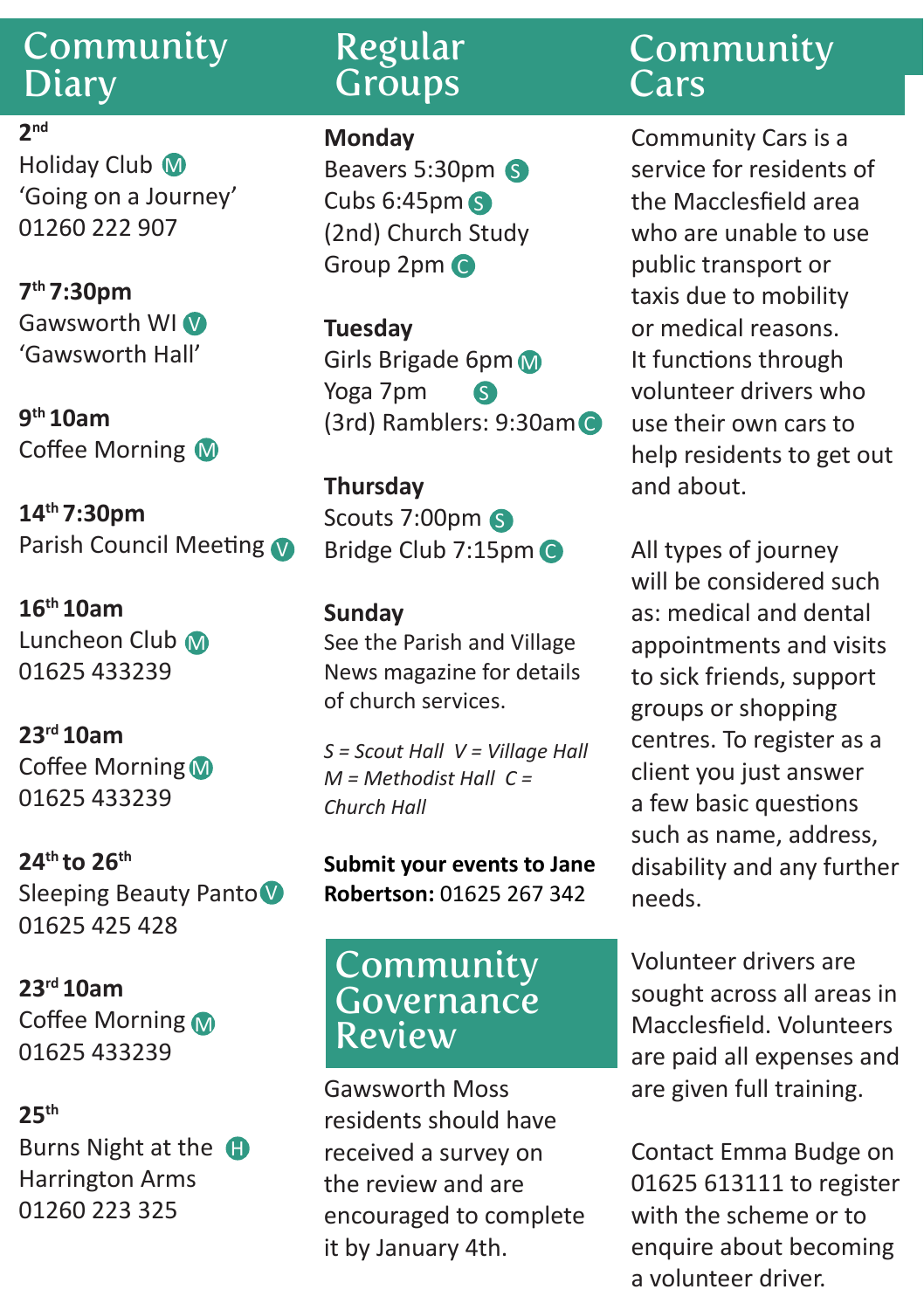## Gawsworth Shop News

For our observant readers you may well have noticed that this is the January 2020 edition of the Gawsworth Gazette. However it's still December 2019 and not yet Christmas and a reminder of what the shop can offer at this time of year.

Need a last minute gift? Look no further than the Hub and at the display of gifts supplied by the locally based 'Gifts 4 All'. While you are deciding, why not enjoy a hot drink and a mince pie for just £2.00 which will be available up until New Year's Eve. Alternatively

why not use the offer as an excuse for a relaxing break away from the house.

Come and have a look at our new display shelves, courtesy of 'The Body Shop at home with Paula'. Help yourself to free sample pots containing beauty products, along with Paula's current catalogue and special offers to browse at your leisure! Ordering is easy and products will be delivered to your door free of charge! Paula is also offering a 10% donation to our community hub for every

## Where in Gawsworth?



spend. Feel free to pick up a business card to see the many other services her business can offer!

Our Christmas Raffle will be drawn on 23rd December at 4:00pm so there is still time to get those last minute tickets. You could win a Christmas Hamper, a meal voucher for two at the Harrington or even a bottle of Macc Forest Gin or Whisky. There's also a very soft and cuddly teddy bear looking for a new home.

We are really delighted with how favourably our Hub has been received. Being a multiuse facility we would like it's full potential to be developed as quickly as possible so we are looking to recruit a Hub Manager to achieve this. It is a part-time paid position funded by a grant rather than the shop and initially be for one year with a possible extension. For the full job description please go to our website www. gawsworthshop.co.uk